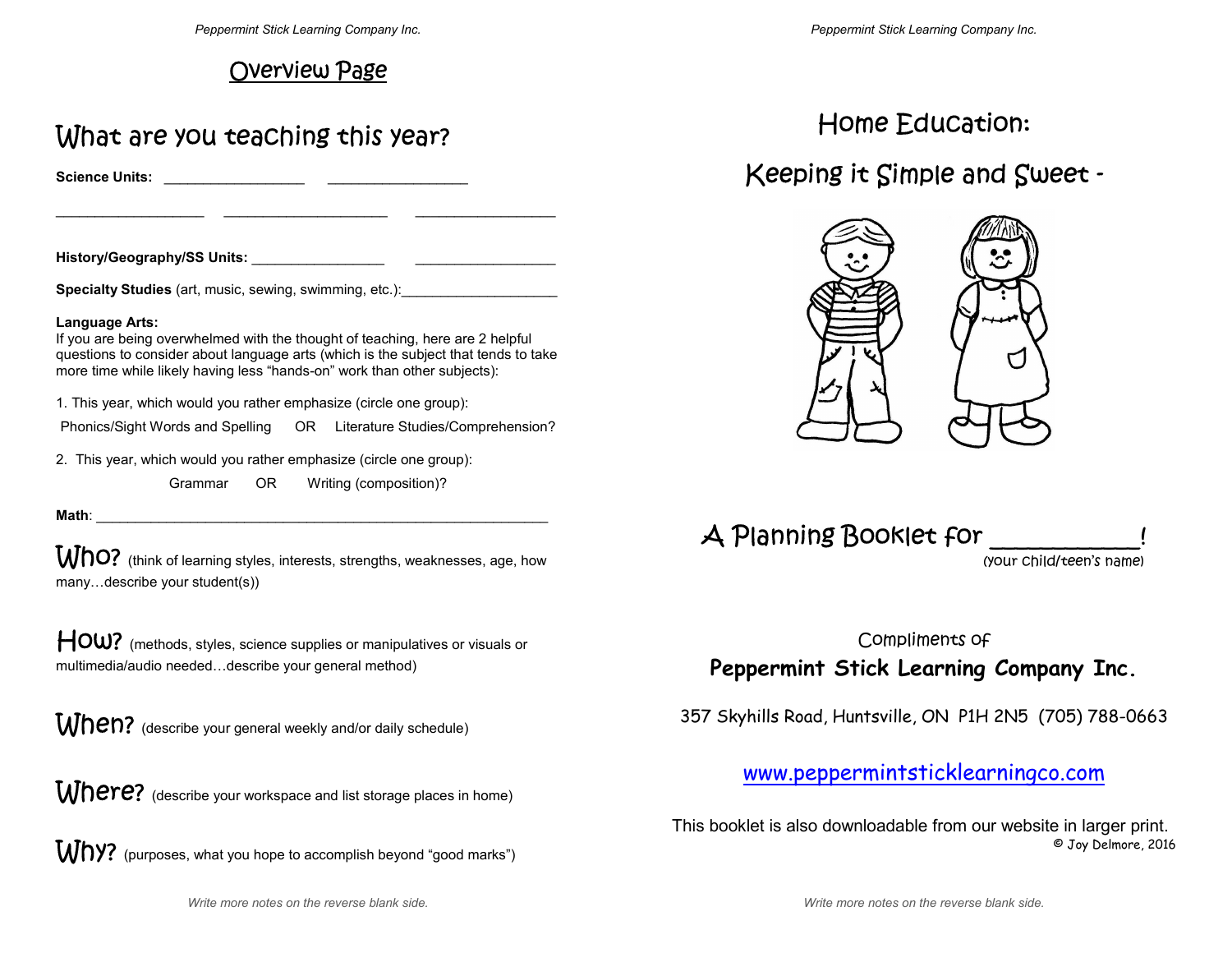## Teaching the Arts

### **There are many aspects to teaching the arts. Pick a reasonable variety of skills each year to focus on. (Circle or highlight below.)**

| How to Draw<br>(basic)                                                                                   | How to Draw<br>(e.g. shading,<br>perspective,<br>enlarging)                                                  | Colours and<br>Various Media<br>(e.g. paint, chalk,<br>charcoal)            | Painting<br>Techniques (e.g.<br>straw blowing, dots,<br>blending)                                                  |
|----------------------------------------------------------------------------------------------------------|--------------------------------------------------------------------------------------------------------------|-----------------------------------------------------------------------------|--------------------------------------------------------------------------------------------------------------------|
| Cutting and<br>Molding<br>Techniques (e.g.<br>scissors skills,<br>curling, various<br>folds, wax, dough) | Skills with<br>Fasteners (string,<br>split pins, glue,<br>tape, screws, nails)                               | Photography,<br>Digital Arts,<br>Visual<br>Presentation<br>Skills           | Art History &<br>Styles (e.g.<br>abstract.<br>watercolour,<br>Canadian artists.<br>recycling in art)               |
| Textures (e.g.<br>natural such as<br>sand, pressed<br>flowers, stones)                                   | Speech & Drama<br>Skills<br>(e.g. recitation,<br>movement to tell a<br>story, costume<br>design. voice tone) | Poetry (writing,<br>comprehension,<br>expression)                           | Music Theory<br>(e.g. reading note<br>names, rhythm, the<br>staff, key<br>signatures)                              |
| Music History &<br>Styles<br>(e.g. classical<br>composers, psalms,<br>modern, Biblical<br>standards for) | Musical<br>Instruments (e.g.<br>brass, woodwinds,<br>orchestra, piano<br>lessons)                            | Vocal Music (e.g.<br>alto, soprano,<br>quartet, choir,<br>clarity of words) | Home Economics<br>(e.g. sewing, cake<br>decorating, knitting,<br>embroidery,<br>woodworking, floral<br>gardening,) |

# Fun & Meaningful Physical Activities

**Each child should have both a time to work and a time to play. (Home organization tips are printed in our catalogue.) Here are a few suggestions for helping him/her to grow in maturity, strength, endurance, and flexibility:** 

- $\triangleright$  Choose a different physical skill each month to especially work on after warm-up stretches (e.g. walking, running, throwing, kicking, shoveling (snow?!), balance, jumping/hopping).
- $\triangleright$  Communication: Model good sportsmanship encourage one another daily. Spend time together with family and friends to play and talk/visit. Purposely allow time in homeschool association meetings for the children/teens to get to know each other socially, rather than just having them listen to a presenter in a group setting.
- Toys: Look for toys that are also tools (e.g. child-size mop, measuring tape). For B-day and Christmas gifts, consider adding little by little over the years to your child's toolbox and/or hopechest with "real" grown-up items (e.g. wrenches, a plate, a serving spoon, oven mitts, BBQ tongs)
- $\triangleright$  As toys/playtime are grown out of, increase practical hobbies and craft skills. Teach children how to enjoy free time with their hands rather than just reading or watching a screen (e.g. tie a quilt, wood-burning, photography).

# My Reading Plan

**Fill in your curriculum workbooks, sub-topics, or book titles to study for this year, below:** 

 $\Box$  . The contract of the contract of the contract of the contract of the contract of the contract of the contract of the contract of the contract of the contract of the contract of the contract of the contract of the co

 $Liter$ acy (learning how-to read...phonics, sight words, spelling):

Fluency (practicing reading skills...book titles, readers) and Comprehension (understanding and analysing a variety of reading materials and genres... biographies, novels in  $2^{nd}$  person, stories that teach lessons, classics and other adventure novels, etc.):

## **Literacy Tips:**

- $\triangleright$  A child is ready to learn how to read when he/she wants to know the words in his/her environment such as his/her own name written on things, the cereal box, the road sign "STOP", etc. This is usually around 3-5 years old.
- $\triangleright$  Print words and simple sentences in large print (e.g. font size should be 16 -20 pt or greater). You might want to draw around the word to show its boxed-shape of tall, short, and below-the-line letters. The child can also copy the pattern of the letters by arranging letter manipulatives together – chunky letter blocks are far better for little hands to grasp and stay motivated with than thin/flat paper pieces. (Plastic letter cubes are really nice but wooden word game pieces or homemade thick boxboard squares are OK.)
- While you are reading a book (or singing in a hymn book at church), don't point in a jerky motion. Fluency is better learned by sliding your (or their) finger along the paper or simply placing a plain bookmark under the line of words that are being read.
- $\triangleright$  Pictures add to the enjoyment of a story. Storylines and simple sentences based on a child's language in a child's world (avoid just using adult-level vocabulary in novels) help to teach literacy in a gentle manner – beginning with what a child knows and building on that knowledge to what he/she can discover in the local community and beyond.
- $\triangleright$  Because the Bible is so unique as THE living Book, daily reading from it as a family will be powerful in its impact for life and eternity. Why not read the actual Word of God (and not just depend on someone's less-than-perfect summary in a popular Bible storybook)?
- $\triangleright$  There is value in purchasing books for your own family, rather than just using borrowed library books... your child can read books from your shelves over and over whenever he/she wants, which practices independent learning and teaches by repetition. We sell many books and readers which help children to read and love it. And our "Let Me Read" reading program works with YOUR CHOICE of storybooks and/or readers. ☺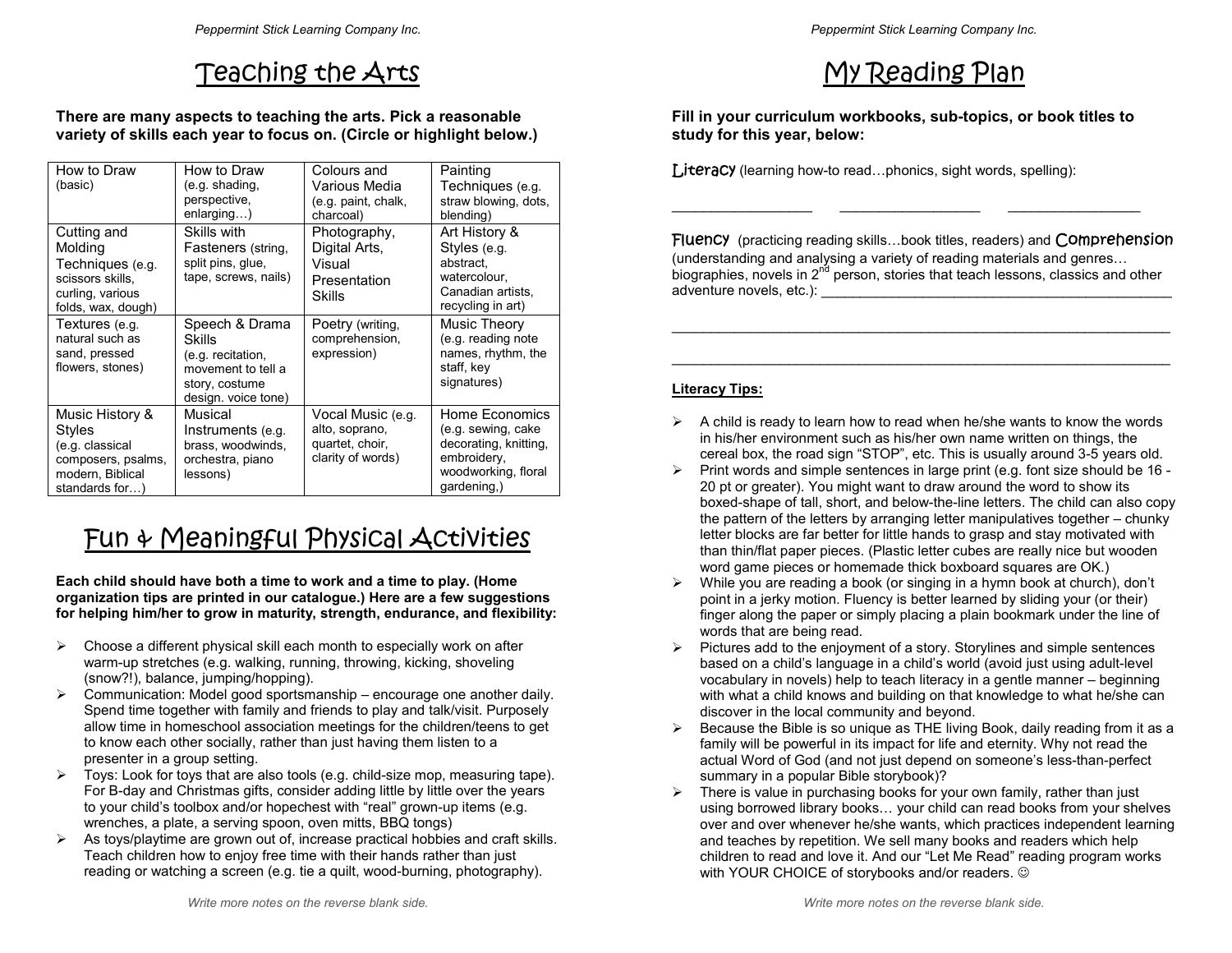# My Writing Plan

**Fill in your curriculum, supplies, reference books used for teaching about writing and underline sub-topics you want to cover this year:** 

## Printing/Handwriting: \_\_\_\_\_\_\_\_\_\_\_\_\_\_\_\_\_\_\_\_\_\_\_\_\_\_\_\_\_\_\_\_

Supplies to gather (special pencils, eraser, clothespins, cue cards, red-blue-bluered lined paper, etc.): \_\_\_\_\_\_\_\_\_\_\_\_\_\_\_\_\_\_\_\_\_\_\_\_\_\_\_\_\_\_\_\_\_\_\_\_\_\_\_\_\_\_\_\_\_\_\_ \_\_\_\_\_\_\_\_\_\_\_\_\_\_\_\_\_\_\_\_\_\_\_\_\_\_\_\_\_\_\_\_\_\_\_\_\_\_\_\_\_\_\_\_\_\_\_\_\_\_\_\_\_\_\_\_\_\_\_\_\_\_\_\_

## Creative Writing: \_\_\_\_\_\_\_\_\_\_\_\_\_\_\_\_\_\_\_\_\_\_\_\_\_\_\_\_\_\_\_\_\_\_\_\_

Outlining to Write Lists Letters/Notes Poetry & Prose Reports Speeches Stories and Journals (e.g. adventures, personal narratives) Essays (expository, persuasive) **Summarization** Elaboration Publishing (e.g. graphics, references, handmade books, margins)

Figures of Speech & Literary Terms Notetaking Skills

## Grammar:

Capitalization

Punctuation

Parts of Speech, Subjects & Predicates

Kinds of Sentences (e.g. exclamatory, dialogue, varying order of words, etc.) Types of Words (contractions, compounds, synonyms, antonyms, homonyms) Editing/Proofreading Skills

# My Math Program

Fill in your mathematics curriculum (including any reference books or teaching websites) on the line below. You can write in the boxes about the fun hands-on math manipulatives, games, storybooks, and/or visuals that you'd like to use to put some "pep" into making math skills stick well! For a free hand-out on what to use and how to use various math manipulatives, see our website or e-mail us.

\_\_\_\_\_\_\_\_\_\_\_\_\_\_\_\_\_\_\_\_\_\_\_\_\_\_\_\_\_\_\_\_\_\_\_\_

| Math Topics                          | Fun to Teach with |
|--------------------------------------|-------------------|
| Numbers and Operations:              |                   |
| Counting and Number Sense            |                   |
| Adding, Subtracting,                 |                   |
| Multiplying, Dividing                |                   |
| Money                                |                   |
| Geometry:                            |                   |
| $Shapes - 2D$ and $3D$               |                   |
| Perimeter and Area                   |                   |
| Angles                               |                   |
| Measuremen <del>t</del> :            |                   |
| Time (Clock, Calendar, elapsed)      |                   |
| Metric Weight, Length, Capacity      |                   |
| Patterns and Algebra:                |                   |
| Patterning (and Corting)             |                   |
| Percent and Fractions                |                   |
| Exponents and Roots                  |                   |
| Equations and Expressions            |                   |
| Data Analysis, Probability, & Logic: |                   |
| Graphing $\&$ Statistics             |                   |
| Estimation                           |                   |
| Problem Solving                      |                   |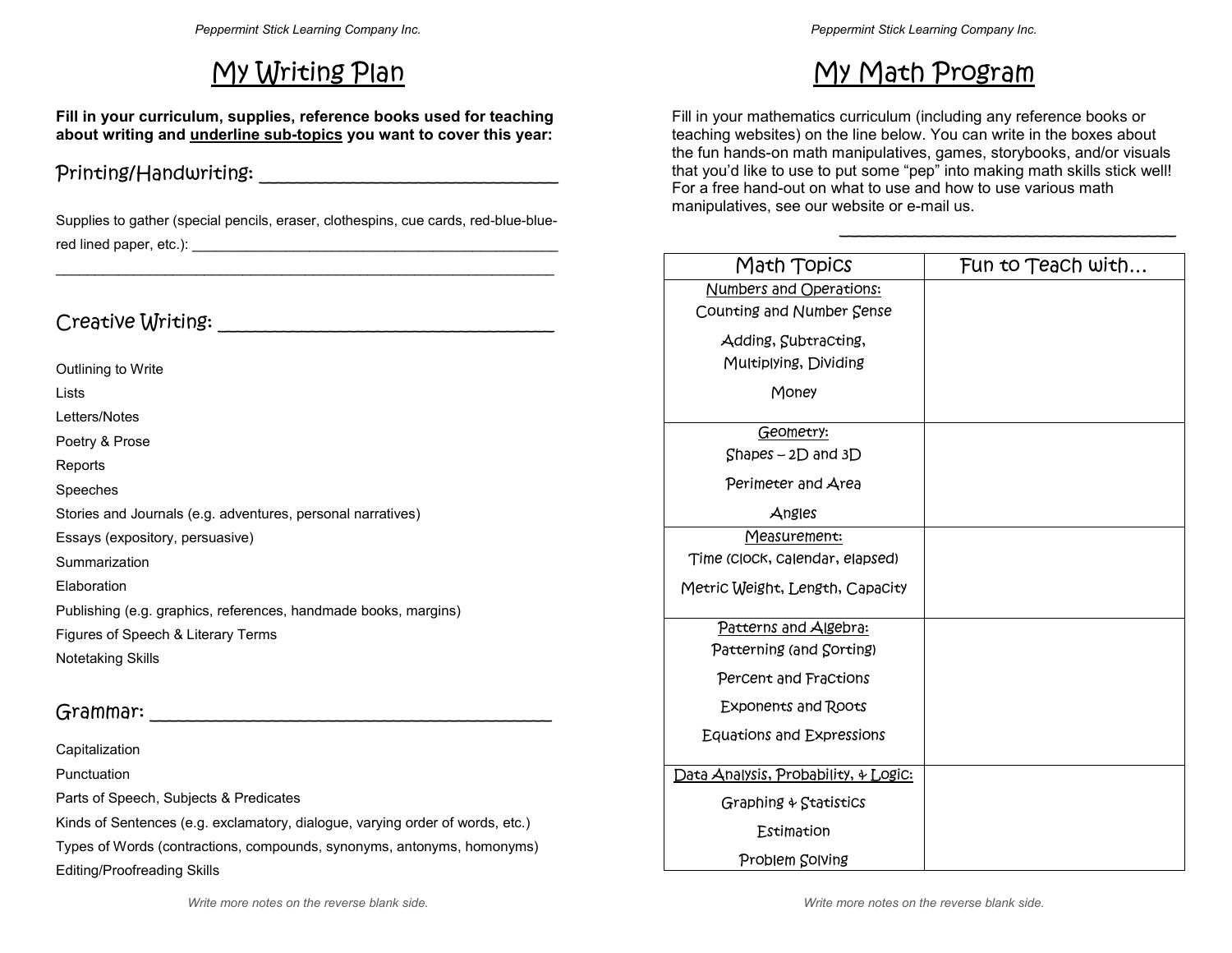# My Science Lesson Ideas:

**Field trips:** 

**Supplies needed** (for investigations and inventions)**:**

**Reading material** (books, magazines, websites)**:**

**Audiovisuals** (DVDs, posters)**:**

**Student documentation of learning** (notebooking, worksheets, tests, science fair projects, etc. – how will they SHOW what they've learned)**:**

### **Topics for this year:**

 Suggestion: With a light-coloured crayon, **highlight a variety of 4-5 boxes each year** to teach. Ideally, students should go through the topics in the boxes twice throughout their 8-9 preschool/elementary years. For example, the first 4 years cover an introductory level of these topics, then the next 4 years cover them more in-depth, preparing students for even more detailed studies in their teen years and beyond.

| Life Science<br>(Biology<br>including<br>origins) | Earth & Space<br><b>Science</b><br>(Environmental<br>including<br>origins) | <b>Physical</b><br><b>Science</b><br>(Physics)                                  | <b>Chemical</b><br><b>Science</b><br>(Chemistry)                                             | <b>Health</b><br><b>Sciences</b><br>(can be part of<br>Phys.Ed<br>lessons<br>instead) |
|---------------------------------------------------|----------------------------------------------------------------------------|---------------------------------------------------------------------------------|----------------------------------------------------------------------------------------------|---------------------------------------------------------------------------------------|
| Plants                                            | Cycles (daily,<br>seasonal.<br>moon)                                       | Stable<br>Structures.<br>Mechanical<br>forces.<br>Engineering &<br>Construction | Properties of<br>Matter and<br>Materials (e.g.<br>density,<br>rough, floats,<br>transparent) | Nutrition and<br>Food Prep.                                                           |
| Animals                                           | Astronomy                                                                  | Simple<br>Machines,<br>Gears, Work,<br>Movement                                 | Changes of<br>Matter (solids,<br>liquids, gases,<br>melting pts);<br>pure versus<br>mixtures | <b>Habits</b><br>(hygiene,<br>sleep,<br>exercise,<br>dealing with<br>stress, peers)   |
| Ecology                                           | Meteorology,<br>Flight & Air,<br>Wind and Water<br>Energy                  | Light &<br>Sound, (e.g.<br>reflection,<br>refraction.<br>waves)                 | Conservation<br>of Matter and<br>Energy,<br>Chemical<br>Reactions                            | Disease &<br>Injury (e.g.<br>safety, first<br>aid, care,<br>disabilities)             |
| Microbiology,<br>Cells &<br>Genetics              | Geology (soils,<br>rocks, minerals)                                        | Electricity,<br>Magnetism,<br>Radiation,<br>Heat                                | Water and<br>other Fluids                                                                    | Human<br>Biology (e.g.<br>systems,<br>organs, life<br>stages,<br>reproduction)        |

# My History & Geography Lesson Ideas:

**Field trips:** 

**Supplies needed** (for projects)**:**

**Reading material** (books, magazines, websites)**:**

**Audiovisuals** (DVDs, posters)**:**

**Student documentation of learning** (notebooking, worksheets, tests,

research projects, etc. – how will they SHOW what they've learned)**:**

### **Topics for this year:**

 Suggestion: With a light-coloured crayon, **highlight 1 column or 2 boxes each year** to teach. Ideally, students should go through the topics in the boxes twice throughout their 8-9 preschool/elementary years. I like to combine both of the "geography" columns so that I can rotate the topics approximately every four years, although mapping skills are something that typically could be included every year (e.g. local maps, historical maps).

| Government<br>& Society<br>(Social<br>Studies)                                                                                 | Canadian<br><b>History</b>                                                                                                          | <b>World History</b>                                                                                                                  | Canadian<br>Geography                                                                                               | World<br>Geography                                                                  |
|--------------------------------------------------------------------------------------------------------------------------------|-------------------------------------------------------------------------------------------------------------------------------------|---------------------------------------------------------------------------------------------------------------------------------------|---------------------------------------------------------------------------------------------------------------------|-------------------------------------------------------------------------------------|
| Character $-$<br>manners.<br>morals,<br>responsibilities<br>Family history,<br>Local<br>community,<br>Careers,<br>Celebrations | <b>Native Studies</b><br>& European<br><b>Explorers</b>                                                                             | Ancient<br>Civilizations<br>(half-year)                                                                                               | Mapping<br>Skills:<br>directions,<br>provinces,<br>territories.<br>etc.                                             | Mapping<br>Skills: terms,<br>continents.<br>countries, etc.                         |
| Canadian                                                                                                                       | Pioneers to                                                                                                                         | Middle Ages                                                                                                                           | Canadian                                                                                                            | Life Around                                                                         |
| Government<br>(immigration,<br>voting, trading<br>partners,<br>Britain, USA)                                                   | Confederation<br>(1867),<br>Famous<br>Canadians,<br>inventions.<br>(Gr. 8-10<br>focus on<br>history since<br>1867 and<br>since WW1) | and<br>Renaissance +.<br>(including<br>Church History<br>& Missions),<br>Famous<br>people,<br>inventors.<br>scientists<br>(half-year) | Communities<br>(atlas skills;<br>regions,<br>fishing,<br>farming,<br>population<br>trends,<br>natural<br>resources) | the World<br>(Gr.8:<br>humanitarian<br>concepts,<br>world<br>resources,<br>details) |